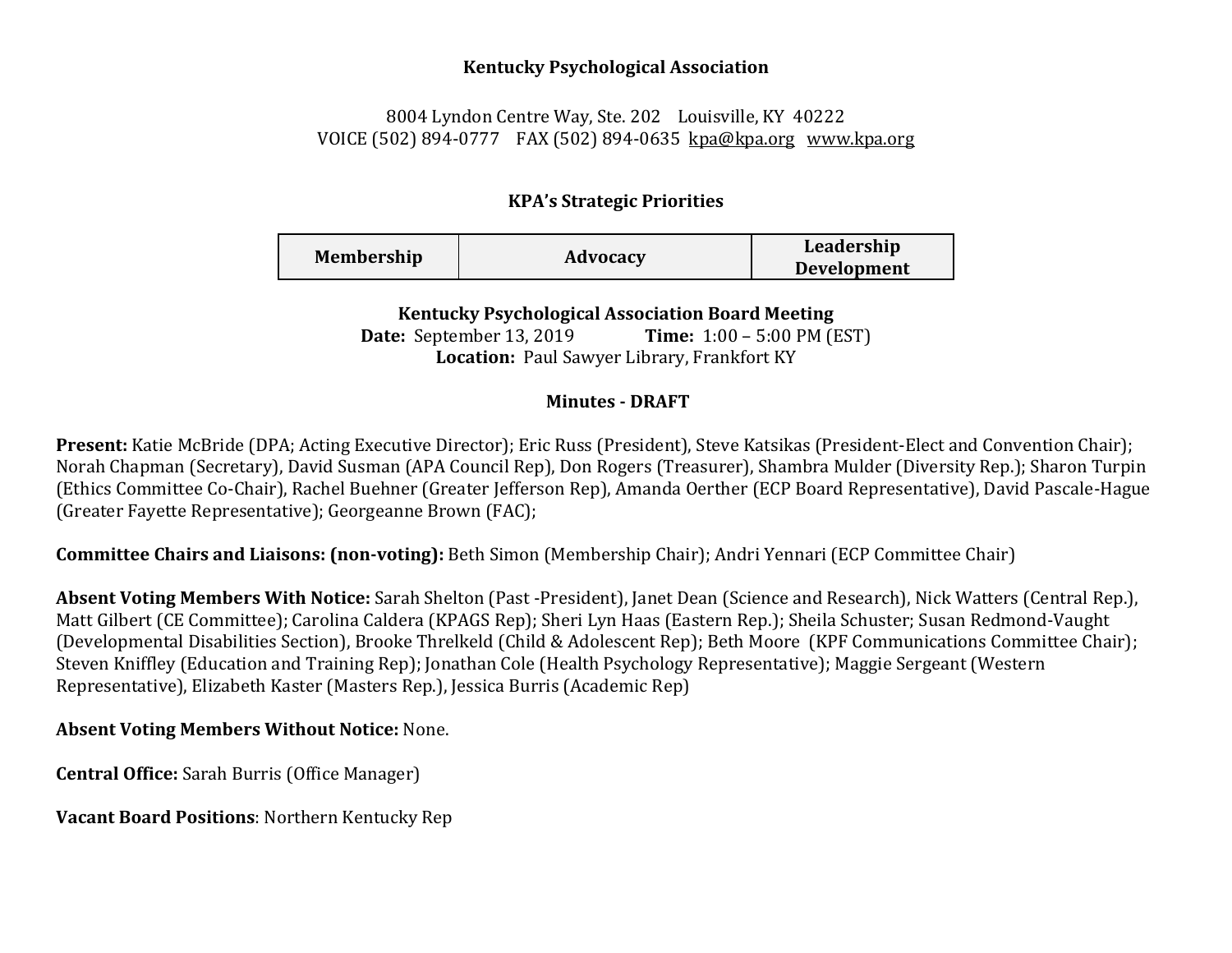| <b>TOPIC</b>                                | <b>DESCRIPTION</b>                                                                                                                                         | <b>CONCLUSION</b>                                           |
|---------------------------------------------|------------------------------------------------------------------------------------------------------------------------------------------------------------|-------------------------------------------------------------|
| <b>Call to Order and</b>                    | Russ called the meeting to order at 1:07pm (EST)                                                                                                           | No motion was made.                                         |
| Roll Call/                                  |                                                                                                                                                            |                                                             |
| <b>President's Remarks</b>                  |                                                                                                                                                            |                                                             |
| <b>Approval of Minutes</b><br>from 6-7-2019 | Minutes were distributed prior to the meeting. No discussion or corrections.                                                                               | Susman made motion to approve<br>the minutes. Motion passed |
|                                             |                                                                                                                                                            | unanimously.                                                |
| <b>Second Quarter</b>                       | Reviewed second quarter financial report. A major concern was related to                                                                                   | Katsikas made motion to approve                             |
| 2019                                        | Continued Education projections for the year. Discussion on creative                                                                                       | the minutes. Motion passed                                  |
| <b>Financial Report</b>                     | strategies to manage this in the future was held. Convention Sponsorships                                                                                  | unanimously                                                 |
|                                             | were up this year and it is expected to help support the budget deficit in this<br>areas.                                                                  |                                                             |
| <b>DPA Report</b>                           | Reports were circulated prior to the meeting. McBride reviewed major                                                                                       | No motion was made.                                         |
|                                             | components of the report, including discussion of efforts to connect with                                                                                  |                                                             |
|                                             | identifiable member with third party payers to help advocate for                                                                                           |                                                             |
|                                             | reimbursement with testing given the new testing codes.                                                                                                    |                                                             |
| <b>APA Council Report</b>                   | Reports were circulated prior to the meeting. Susman share highlights of the                                                                               | No motion was made.                                         |
|                                             | APA Council meeting in August, many related to social justice efforts. Two                                                                                 |                                                             |
|                                             | new guidelines were supported for working with low income and racially                                                                                     |                                                             |
|                                             | diverse clients. APA also revised bylaws to give graduate students voting                                                                                  |                                                             |
|                                             | privileges if they are past one year in graduate school. A revision to the                                                                                 |                                                             |
|                                             | associate members voting rights was discussed as well (i.e., only one year of                                                                              |                                                             |
|                                             | being an associate member provide eligibility). Dr. Felicia Smith will be                                                                                  |                                                             |
|                                             | onboarding as the APA Council Representative starting January 1, 2020.                                                                                     |                                                             |
| <b>Convention Report</b>                    | Reports were circulated prior to the meeting. In the course of the meeting,                                                                                | No motion was made.                                         |
|                                             | discussion of the silent auction was held. Katsikas encouraged support for                                                                                 |                                                             |
|                                             | bringing items to the silent auction.                                                                                                                      |                                                             |
| <b>Membership Report</b>                    | Reports were circulated prior to the meeting. Discussion through the meeting<br>generated a question as to how new members are identified. A discussion of | No motion was made.                                         |
|                                             | who is the primary person who will contact a new member with a                                                                                             |                                                             |
|                                             | personalized letter, if they may fall in multiple categories of membership and                                                                             |                                                             |
|                                             | representation. Simon will connect with Samm in the office to coordinate this                                                                              |                                                             |
|                                             | process.                                                                                                                                                   |                                                             |
|                                             |                                                                                                                                                            |                                                             |
| <b>Board</b>                                | Reports were circulated prior to the meeting. No further discussion was held.                                                                              | No motion was made.                                         |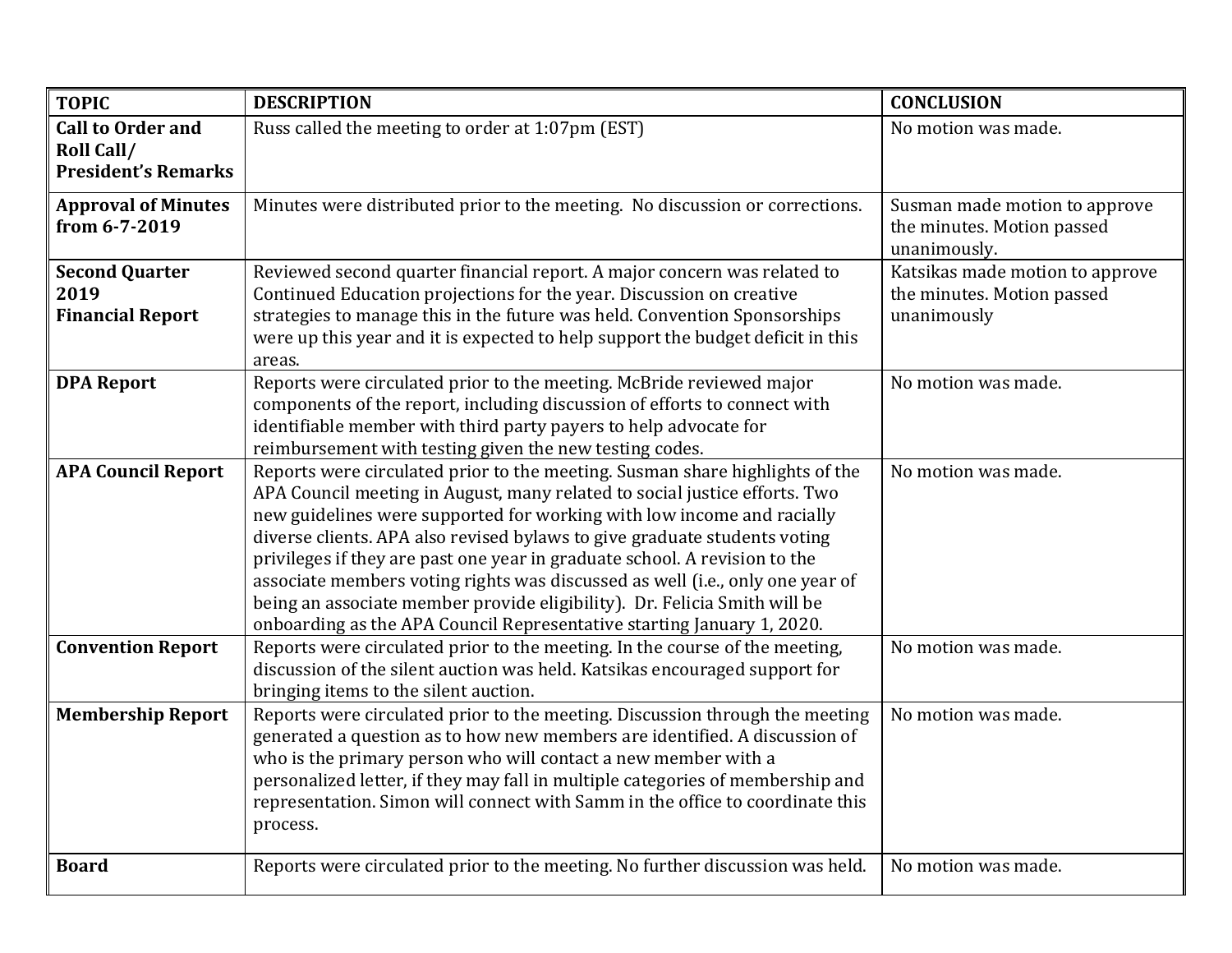| Member/Committee<br><b>Chair Reports</b>                                                           |                                                                                                                                                                                                                                                                                                                                                                                                                                                                                                                                                                                                                                                                                                                                             |                                                                                                                |
|----------------------------------------------------------------------------------------------------|---------------------------------------------------------------------------------------------------------------------------------------------------------------------------------------------------------------------------------------------------------------------------------------------------------------------------------------------------------------------------------------------------------------------------------------------------------------------------------------------------------------------------------------------------------------------------------------------------------------------------------------------------------------------------------------------------------------------------------------------|----------------------------------------------------------------------------------------------------------------|
| <b>Capital Campaign</b><br><b>Report</b>                                                           | Reports were circulated prior to the meeting. Russ reviewed the most current<br>capital campaign updates, particularly after the large down payment was<br>made during August. Another push for donations will occur to help with<br>furniture and outfitting the space. A registry/wish list for the office has been<br>created to provide specific items that could be donated under this guise.<br>Brown provided ideas for fundraisers such as lunch or dinners at a particular<br>restaurant and proceeds could go to KPF.                                                                                                                                                                                                             | No motion was made.                                                                                            |
| <b>ACTION ITEM:</b><br><b>Approve Interim</b><br><b>Staffing Plan and</b><br><b>Budget</b>         | McBride and Burress were recused from the following conversation.<br>Discussion of the KPA Interim Staffing Plan and Budget focused on ensuring<br>financial health of the budget as well as contingency plans. Conversation on<br>any changes to the bottom line commenced to evaluate other areas of the<br>budget that may support the health of the organization. Other ideas such as<br>having interim check ins to evaluate how the plan is working were discussed,<br>as well as in the unfortunate case of needing to do an Executive Director<br>search. Discussion of the roles clarification of DPA and Acting Executive<br>Director of KPA were held. Communication on how to field questions from<br>constituents was covered. | Pascale-Hague made motion to<br>approve the interim staffing plan<br>and budget. Motion passed<br>unanimously. |
| <b>ACTION ITEM:</b><br><b>Ratify ByLaws</b>                                                        | Russ shared overview of the bylaws amendments results. Given that<br>membership supported the change, the Bylaws Amendments are officially<br>ratified.                                                                                                                                                                                                                                                                                                                                                                                                                                                                                                                                                                                     | No motion was made.                                                                                            |
| <b>ACTION ITEM:</b><br><b>Clinical Interest</b><br><b>Section</b><br>Representative<br>appointment | Russ shared that Andri Yennari was interested in becoming the Clinical<br>Interest Representative and she recused herself from the conversation and<br>vote.                                                                                                                                                                                                                                                                                                                                                                                                                                                                                                                                                                                | Rogers made motion to nominate<br>Andri Yennari to Clinical Interest<br><b>Section Representative</b>          |
| <b>ACTION ITEM: 2020</b><br><b>KPA Board Meeting</b><br><b>Dates</b>                               | Board meeting dates for 2020 are as follows: March 13, June 12-13,<br>September 11, December 11.                                                                                                                                                                                                                                                                                                                                                                                                                                                                                                                                                                                                                                            | Susman made motion to accept the<br>board meeting dates for 2020.<br>Motion passed unanimously.                |
| <b>DISCUSSION ITEM:</b><br>KPA 2020 Board<br><b>Election Update</b>                                | Katsikas shared the need for additional nominations despite a good slate.<br>Diversity Committee, Ohio River Region Representative, Academic<br>Representative, Masters Representative, Central-Western Regional<br>Representative. A slate of candidates must be solidified by October 15 <sup>th</sup> at the                                                                                                                                                                                                                                                                                                                                                                                                                             | No motion was made.                                                                                            |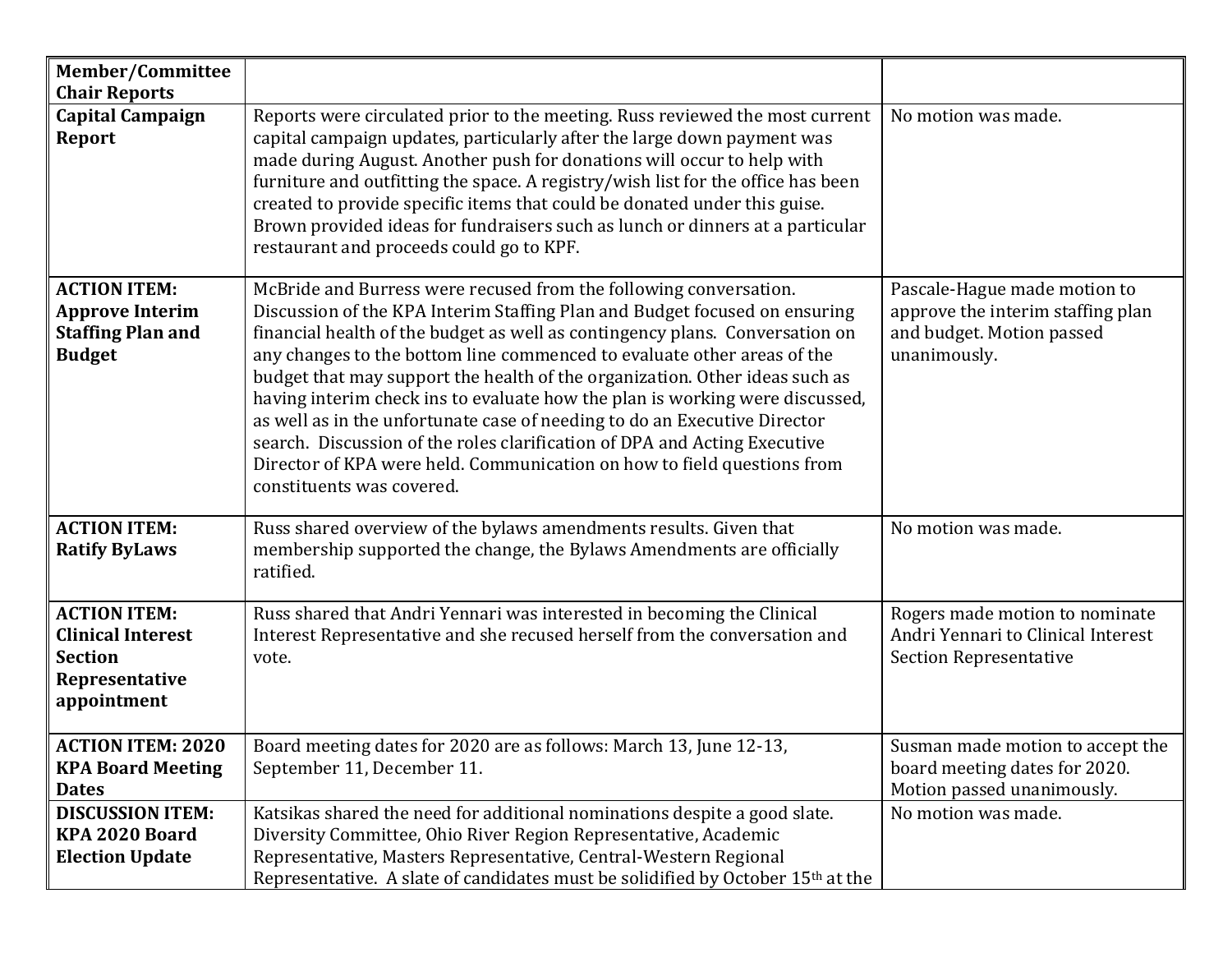|                                                                                            | very latest.                                                                                                                                                                                                                                                                                                                                                                                                                                                                                                                                                                                                                                                                                                                                                                                                                                                                         |                     |
|--------------------------------------------------------------------------------------------|--------------------------------------------------------------------------------------------------------------------------------------------------------------------------------------------------------------------------------------------------------------------------------------------------------------------------------------------------------------------------------------------------------------------------------------------------------------------------------------------------------------------------------------------------------------------------------------------------------------------------------------------------------------------------------------------------------------------------------------------------------------------------------------------------------------------------------------------------------------------------------------|---------------------|
| <b>DISCUSSION ITEM:</b><br><b>KPA Convention,</b><br><b>Broad overview of</b><br>logistics | McBride and Burress shared the sentiment of Convention is a sentiment of a<br>"Homecoming" and Ambassadors. Encouraged board members to support the<br>Convention as a whole throughout the workshops and convention activities.<br>Looking for people who are not members may be opportunities to discuss<br>KPA membership benefits. Need for office support for putting together<br>packets, etc. among board members. Katsikas encouraged promotion of the<br>Convention overall as well as sponsorships. Social event will take place at the<br>Norae Bar on Thursday night of Convention.                                                                                                                                                                                                                                                                                      | No motion was made. |
| <b>DISCUSSION ITEM:</b><br><b>PSYPact</b>                                                  | Russ shared that Alex Siegal is coming to Convention to discuss PSYPact<br>legislation. A State Representative in KY and is interested in discussing this<br>possibility as an opportunity for Kentucky. Russ encouraged board members<br>interested in let him know to see if anyone may be able to engage and lead<br>efforts in this area.                                                                                                                                                                                                                                                                                                                                                                                                                                                                                                                                        | No motion was made. |
| <b>DISCUSSION ITEM:</b><br><b>Executive Director</b><br><b>Evaluation Process</b>          | Discussed not completing an Executive Director evaluation process this year<br>given that Willner is on Leave of Absence. No further discussion was held.                                                                                                                                                                                                                                                                                                                                                                                                                                                                                                                                                                                                                                                                                                                            | No motion was made. |
| <b>DISCUSSION ITEM:</b><br><b>KPA Awards</b>                                               | Burress shared that the nominations were pulled from the website on<br>Tuesday. Only two people submitted awards nominations to this point. Russ<br>encouraged submitting nominations be completed within the next week.<br>Burress agreed to send the link out to Board members to nominate.                                                                                                                                                                                                                                                                                                                                                                                                                                                                                                                                                                                        | No motion was made. |
| <b>DISCUSSION ITEM:</b><br><b>Leadership Academy</b><br><b>Update</b>                      | Russ shared the Leadership Academy development updates, including drafts<br>of policies and procedures as well as a rubric for reviewing applications and<br>budget for KPA as well as what applicants may incur in the costs. Discussion<br>of implications to the budget were discussed. Other conversations were held<br>related to whether the Academy should come at a cost to the applicant versus<br>a free program. It was suggested to let the applicants know of the cost of the<br>program/scholarship program. Sponsorships for the Leadership Academy or<br>funds from the KPF funds may be helpful. Susman encouraged that part of the<br>Leadership Academy include information on APA Governance and offered to<br>help include that piece. Russ asked if board members were interested in<br>reviewing applications or being part of the committee to let him know. | No motion was made. |